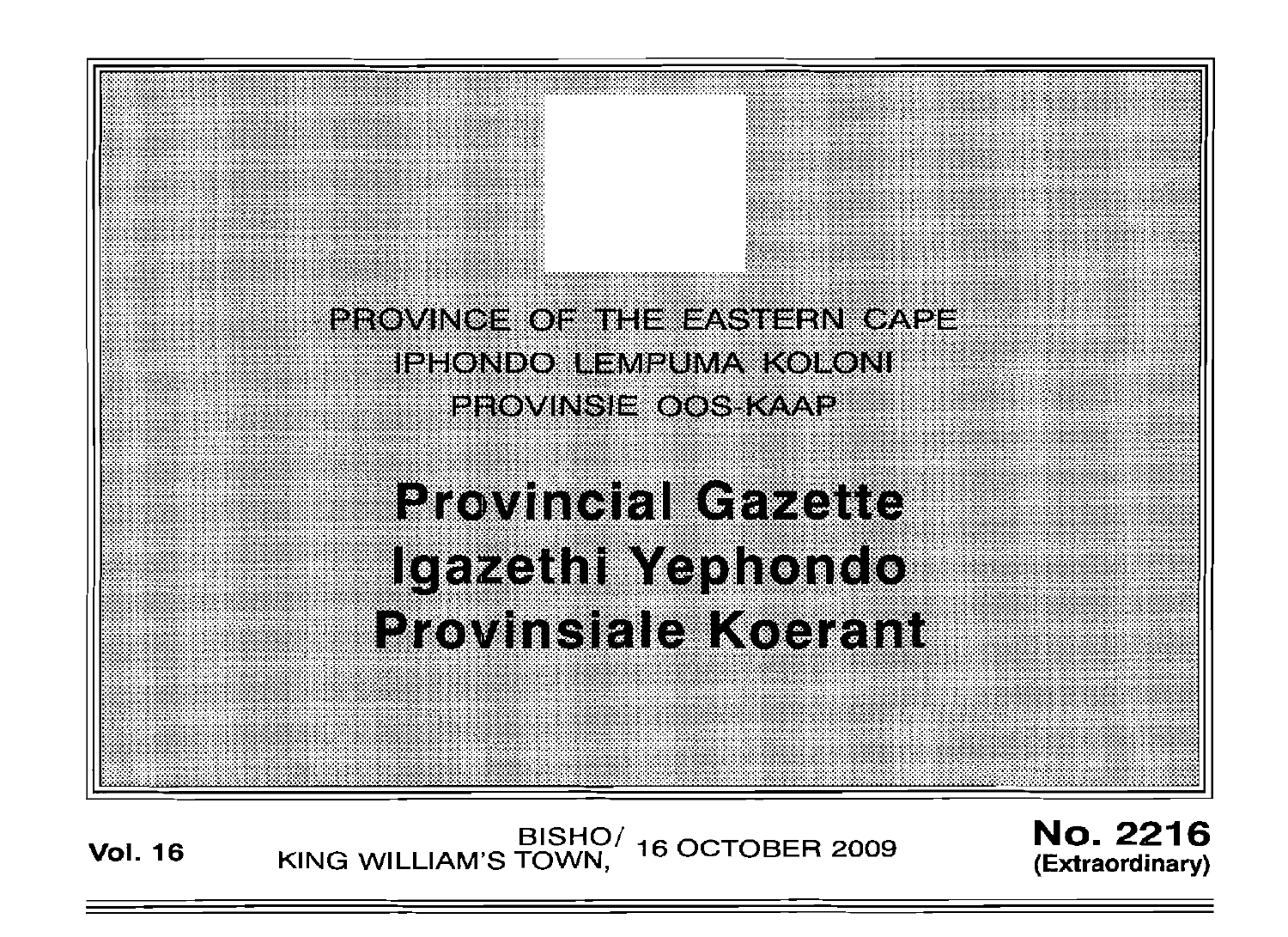# **CONTENTS· INHOUD**

| No. |                        | Page<br>No. | Gazette<br>No. |
|-----|------------------------|-------------|----------------|
|     | <b>GENERAL NOTICES</b> |             |                |
|     |                        | 3           | 2216           |
| 353 |                        |             | 2216           |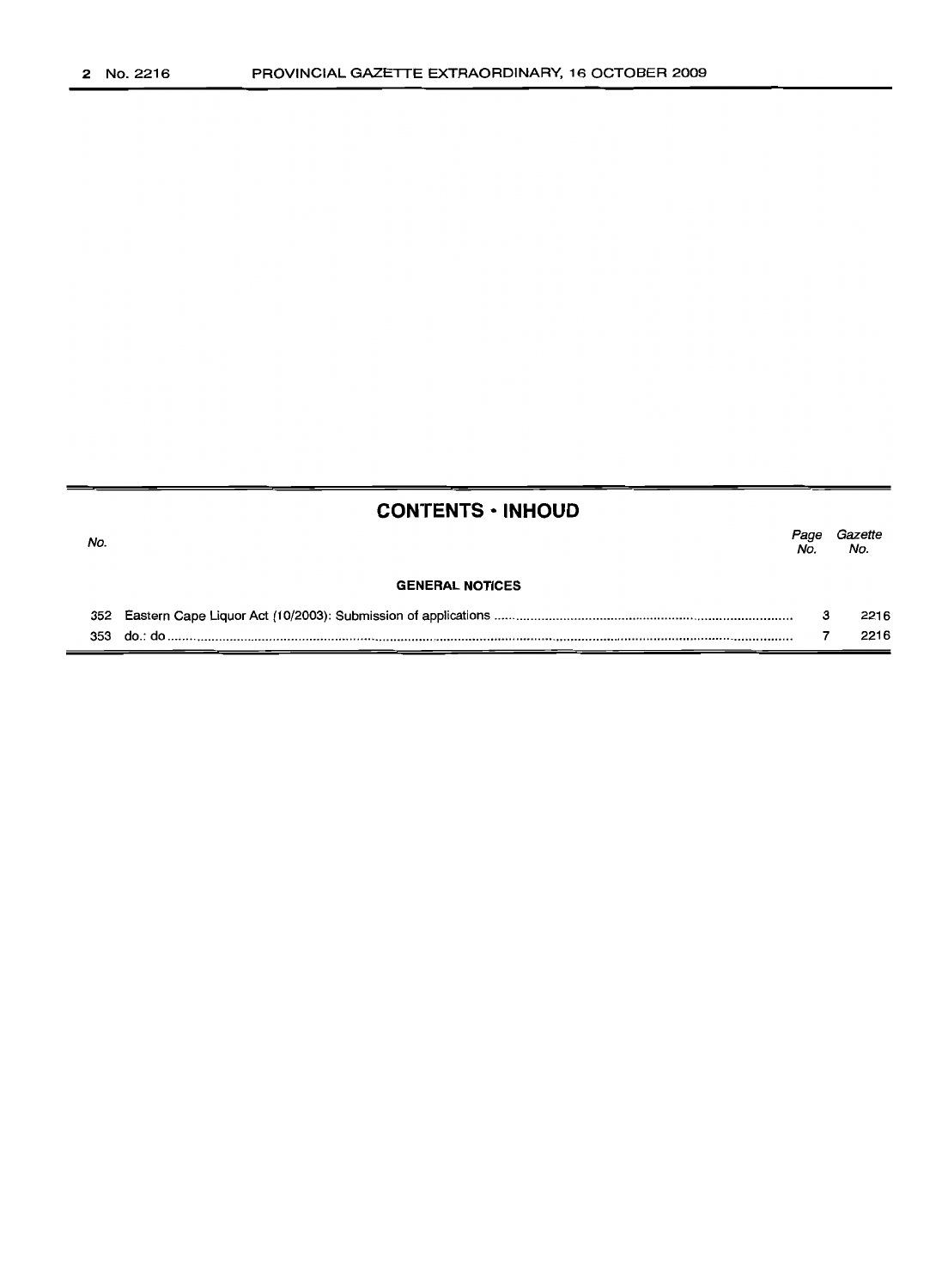## No. 352

## EASTERN CAPE LIQUOR ACT, 2003 (ACT NO. 10 OF 2003) NOTICE OF SUBMISSION OF APPLICATIONS FOR GAZETTING

Notice is hereby given that the applications for registration, particulars of which appear in the Schedules hereunder, have been lodged with the Board.

Interested parties may, free of charge, inspect any application which appears in the Schedules hereunder and may within 21 days of this notice, lodge with the board written representations in support of, or written objectives.

THEMBI ZONO·GXOYIYAEASTERN CAPE LIQUOR BOARDDate: 09/10/09

#### SCHEDULE

| <b>Application Number</b> |                   | Name and number of Ward | Kind of registration<br>applied for | Kind of liquor to be<br>sold | Name under which business is to be conducted<br>and particulars of the erf, street or farm |
|---------------------------|-------------------|-------------------------|-------------------------------------|------------------------------|--------------------------------------------------------------------------------------------|
|                           | <b>IECP 17211</b> | Ward 42 BCMunicipality  | Consumption on and off<br>premises  | <b>All kinds</b>             | Vuyo's Tavern, 1363 NU 17 Mdantsane, East<br>London, 5201                                  |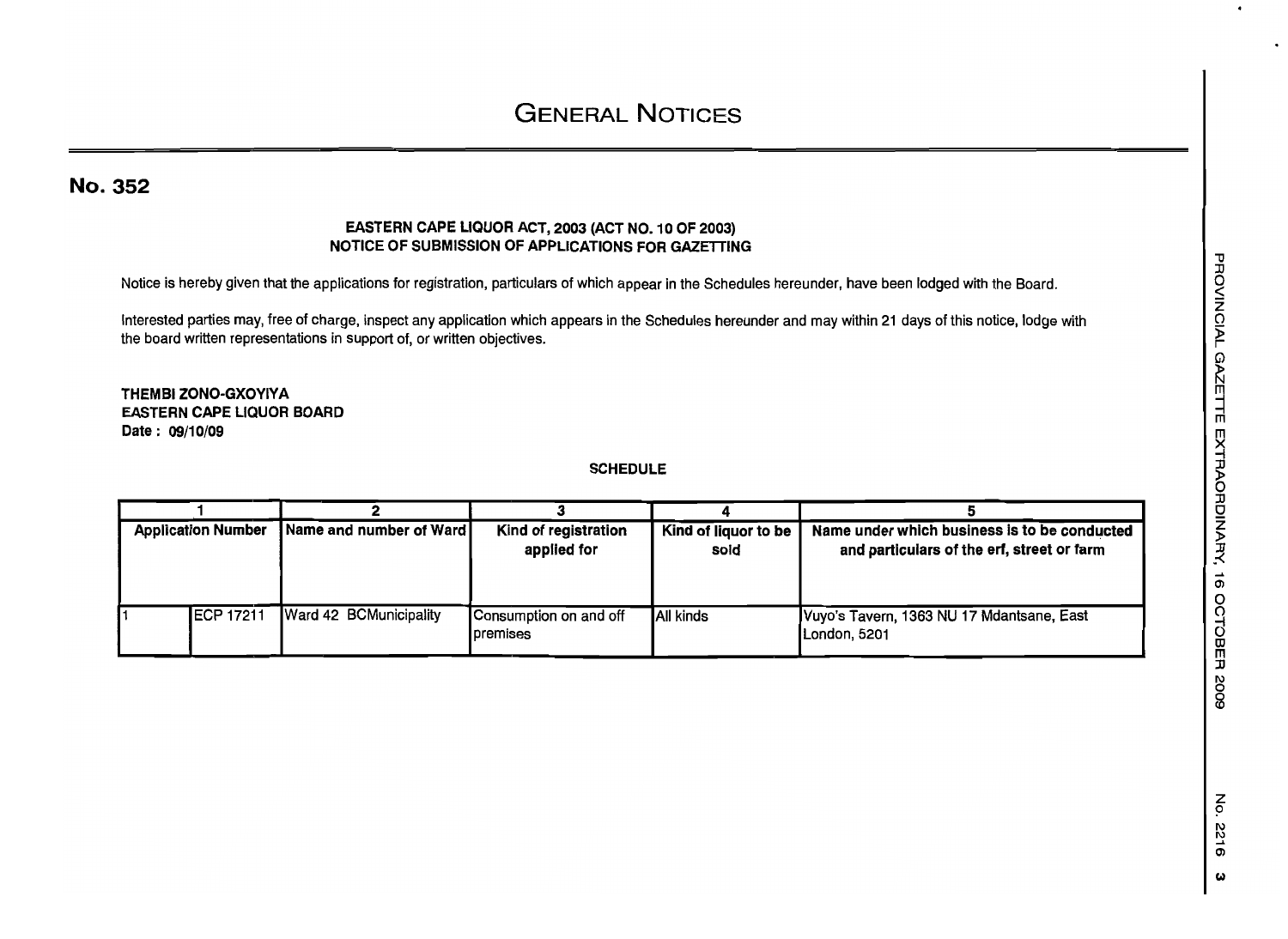| 2               |                  | ECP 17212 Ward 42 BCMunicipality        | Consumption on and off<br>bremises | All Kinds        | Nothalili's Tavern, Skobeni Location, King Williams<br>Town, 5600                          |
|-----------------|------------------|-----------------------------------------|------------------------------------|------------------|--------------------------------------------------------------------------------------------|
| 3               | <b>ECP 17213</b> | Ward 42 BCMunicipality                  | Consumption on and off<br>premises | <b>All Kinds</b> | Kilowatt, Site 2933, Ndevana, Zwelitsha, 6105                                              |
| 4               | <b>ECP 17214</b> | Ward 47 NMMM                            | Consumption on and off<br>premises | <b>All Kinds</b> | Nosiviwo's Tavern, Pr. 11491 Mzandile Street, Joe<br>Slovo, Port Elizabeth, 6203           |
| 5               | <b>ECP 17215</b> | Ward 47 NMMM                            | Consumption off premises           | <b>All Kinds</b> | Rano's Place, 42 Second Ave, Windvogel, Port<br>Elizabeth, 6059                            |
| 6               | <b>ECP 17216</b> | Ward 47 NMMM                            | Consumption on and off<br>premises | <b>All Kinds</b> | Curtis Takeaways, 2197 Budaza Street, Site &<br>Service, Kwa Zakhele, Port Elizabeth, 6205 |
| 17              | ECP 17217        | Ward 47 NMMM                            | Consumption on and off<br>premises | All kinds        | Monga's Tavern, 1771 Cherubfish Str, Kayga Phase<br>2 Greenbushes, Port Elizabeth, 6390    |
| 18              | ECP 17218        | Ward 24 NMMM                            | On & Off Consumption               | <b>All Kinds</b> | Blue House, S38194 Simwai Street Soweto on Sea<br>Port Elizabeth 6201                      |
| 9               | <b>ECP 17219</b> | Ward 17 NMMM                            | On & Off Consumption               | <b>All Kinds</b> | Zola's Place, 10605 Maguga Street Kwa Zakhele Port<br>Elizabeth 6205                       |
| 10              | <b>ECP 17220</b> | Ward 47 NMMM                            | On & Off Consumption               | <b>All Kinds</b> | Lhu's Tavern, 4 Qhoqho Street Kwa Nobuhle<br>Uitenhage 6242                                |
| $\overline{11}$ | <b>ECP 17221</b> | Ward 7 Ndlambe<br>Municipality          | Consumption on premises            | All kinds        | Kowie Sports Bowling Club, Erf 3827, Port Alfred<br><b>Hospital Grounds</b>                |
| $\overline{12}$ | <b>ECP 17222</b> | <b>Special Event</b>                    | <b>Special Event</b>               | <b>All Kinds</b> | Spring Summer Musica Festival, Holiday Resort,<br>Spring Resort Plot No 1 R75              |
| 13              | <b>ECP 17223</b> | Ward 50 NMMM                            | <b>Off Consumption</b>             | All Kinds        | Noxolo's Place, 72 Limekhaya Street Langa Location<br>Uitenhage 6229                       |
| $\overline{14}$ | <b>ECP 17224</b> | Ward 17 Matatiele Local<br>Municipality | Consumption on and off<br>premises | <b>All Kinds</b> | Paradise Blue Sky, Lupindo A/A, Matatiele                                                  |
| 15              | <b>ECP 17225</b> | Ward 52 NMMM                            | Off Consumption                    | <b>All Kinds</b> | Tops @ Despatch, Cnr of Rabbie & Station Despatch                                          |
| 16              | <b>ECP 17226</b> | Ward 45 NMMM                            | On & Off Consumption               | <b>All Kinds</b> | Noliza's Tavern, 28 Mvemve Street Gunguluza Kwa<br>Nobuhle, Uitenhage, 6229                |
| $\overline{17}$ | <b>ECP 17227</b> | Ikwezi Local Municpality                | Consumption on and off<br>premises | <b>All Kinds</b> | Mama's Tavern, 1106 Die Erwe, Jansenville, 6265                                            |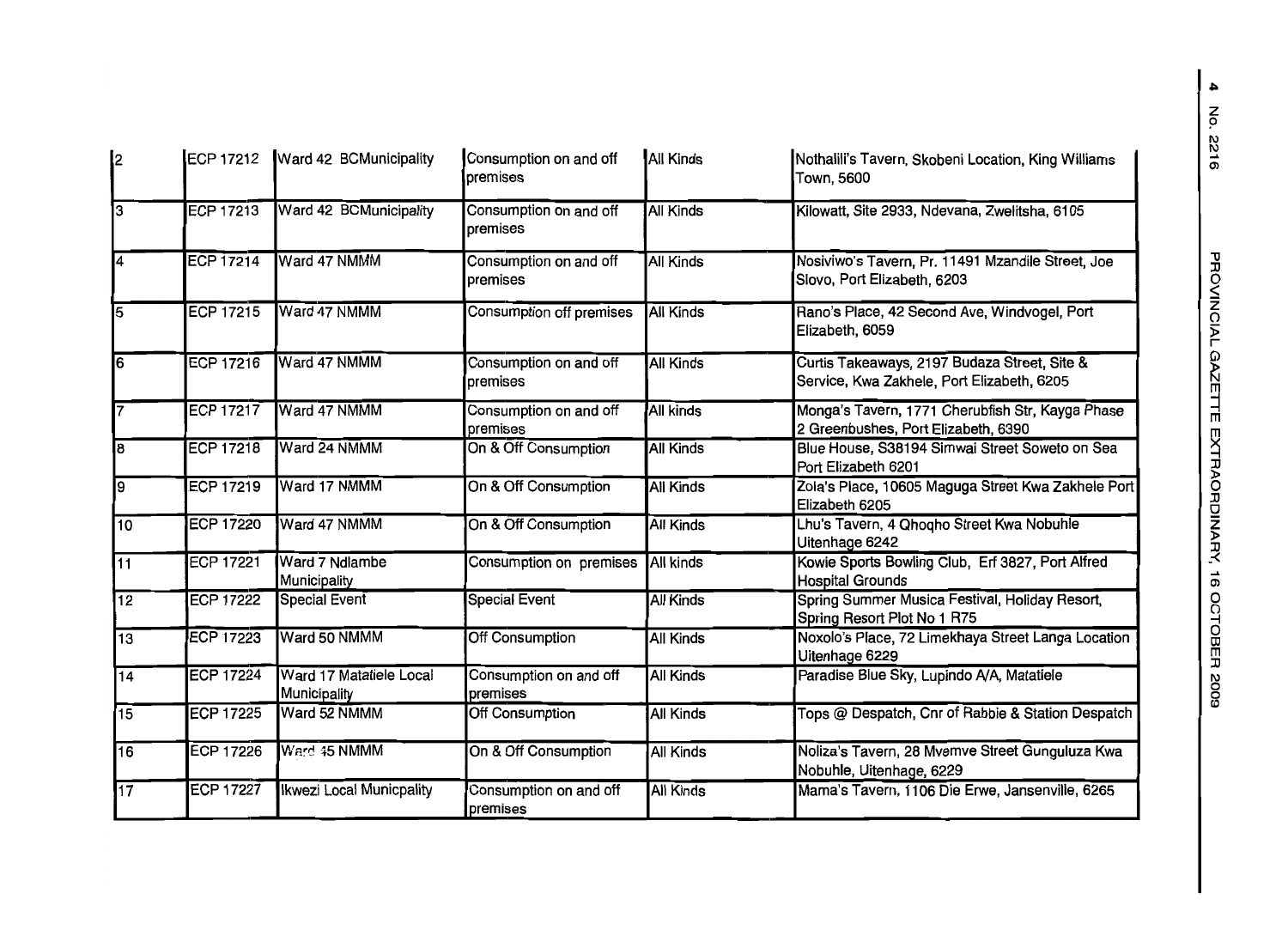| 18              | <b>ECP 17228</b> | <b>BC Local Municpality</b>                         | Consumption on and off<br>premises               | All Kinds        | Vukile's Tavern, No 77 Second Floor, Commerce<br>House, 55 Short Mar, East London, 5200 |  |
|-----------------|------------------|-----------------------------------------------------|--------------------------------------------------|------------------|-----------------------------------------------------------------------------------------|--|
| 19              | <b>ECP 17229</b> | <b>Matatiele Local Municipality</b>                 | Consumption off premises                         | <b>All Kinds</b> | Boxer Super Liquor, Shop No. 2 Boxer Centre, North<br>Street, Matatiele, 4730           |  |
| 20              | <b>ECP 17230</b> | <b>Matatiele Local Municipality</b>                 | Consumption on and off<br>premises               | All Kinds        | Ntabanye Tavern, Mzongwana A/A, Pamlaville<br>Location, Matatiele, 4730                 |  |
| 21              | <b>ECP 17231</b> | Emalahleni Local<br>Municipality                    | Consumption on and off<br>premises               | <b>All Kinds</b> | Minosa's Tavern, 1669 Nzomfu Location, Dordrecht,<br>5435                               |  |
| 22              | <b>ECP 17232</b> | Matatiele Local Municipality                        | Consumption on and off<br>premises               | <b>All Kinds</b> | M.J.S Tavern, Mahlokoaneng Locality, Matatiele,<br>4730                                 |  |
| 23              | <b>ECP 17233</b> | Matatiele Local Municipality                        | Consumption on and off<br>premises               | <b>All Kinds</b> | Amangwane Tavern, Pholile A/A, Matatiele, 4730                                          |  |
| 24              | <b>ECP 17235</b> | Matatiele Local Municipality                        | Consumption on and off<br>premises               | All Kinds        | Nomavuthela Tavern, Lubaleko Location, Makhoba<br>A/A, Matatiele, 4730                  |  |
| 25              | <b>ECP 17236</b> | Matatiele Local Municipality                        | Consumption on and off<br>premises               | <b>All Kinds</b> | Nomavuthela Tavern, Shenxa Location, Makhoba<br>A/A, Matatiele, 4730                    |  |
| $\overline{26}$ | <b>ECP 17237</b> | Matatiele Local Municipality                        | Consumption on and off<br>premises               | All Kinds        | Makhozi Tavern, Mbombo Location, Makhoba A/A,<br>Matatiele, 4730                        |  |
| 27              | <b>ECP 17238</b> | Intsika Yethu Local<br>Municipality                 | Consumption on and off<br>premises               | <b>All kinds</b> | Elwandle Tavern, P.O. Box 388, Cofimvaba, 5380                                          |  |
| 28              | <b>ECP 17239</b> | Lukhanji Local Municipality                         | Consumption on and off<br>premises               | All Kinds        | Sno's Tavern, 1449 Zone 1, Ezibeleni,<br>Queenstown,5320                                |  |
| 29              | <b>ECP 17240</b> | Lukhanji Local Municipality                         | Consumption on and off the Ail Kinds<br>premises |                  | Takalani's Tavern, Tsembeyi A/A, Queenstown, 5320                                       |  |
| 30              | <b>ECP 17241</b> | Lukhanji Local Municipality                         | Consumption on and off<br>premises               | <b>All Kinds</b> | Rhontsini Tavern, Ndlovukazi Location, Lessdeyton<br>Village, Queenstown, 5320          |  |
| 31              | <b>ECP 17242</b> | <b>Nyandeni Local Muncipality</b>                   | Consumption on and off<br>premises               | All Kinds        | Mazitshe Tavern, Zixholosini A/A, Kwamncane<br>Location, Ngqeleni, 5140                 |  |
| 32              | ECP 17243        | Port St Johns Local<br>Municipality                 | Consumption on and off<br>premises               | <b>All Kinds</b> | Mpotshotsho Tavern, Mpotshotsho Location, Gomolo<br>A/A, Port St Johns, 5120            |  |
| 33              | <b>ECP 17244</b> | King Sabata Dalindyebo<br><b>Local Municipality</b> | Consumption on and off<br>premises               | <b>All Kinds</b> | Tabase Bottle Store, Mdeni Location, Tabase A/A,<br>Mthatha, 5099                       |  |
| 34              | <b>ECP 17245</b> | Port St Johns Local<br>Municipality                 | Consumption on and off<br>premises               | All Kinds        | Mpulane Tavern, Nonyevu Location, Port St Johns,<br>5120                                |  |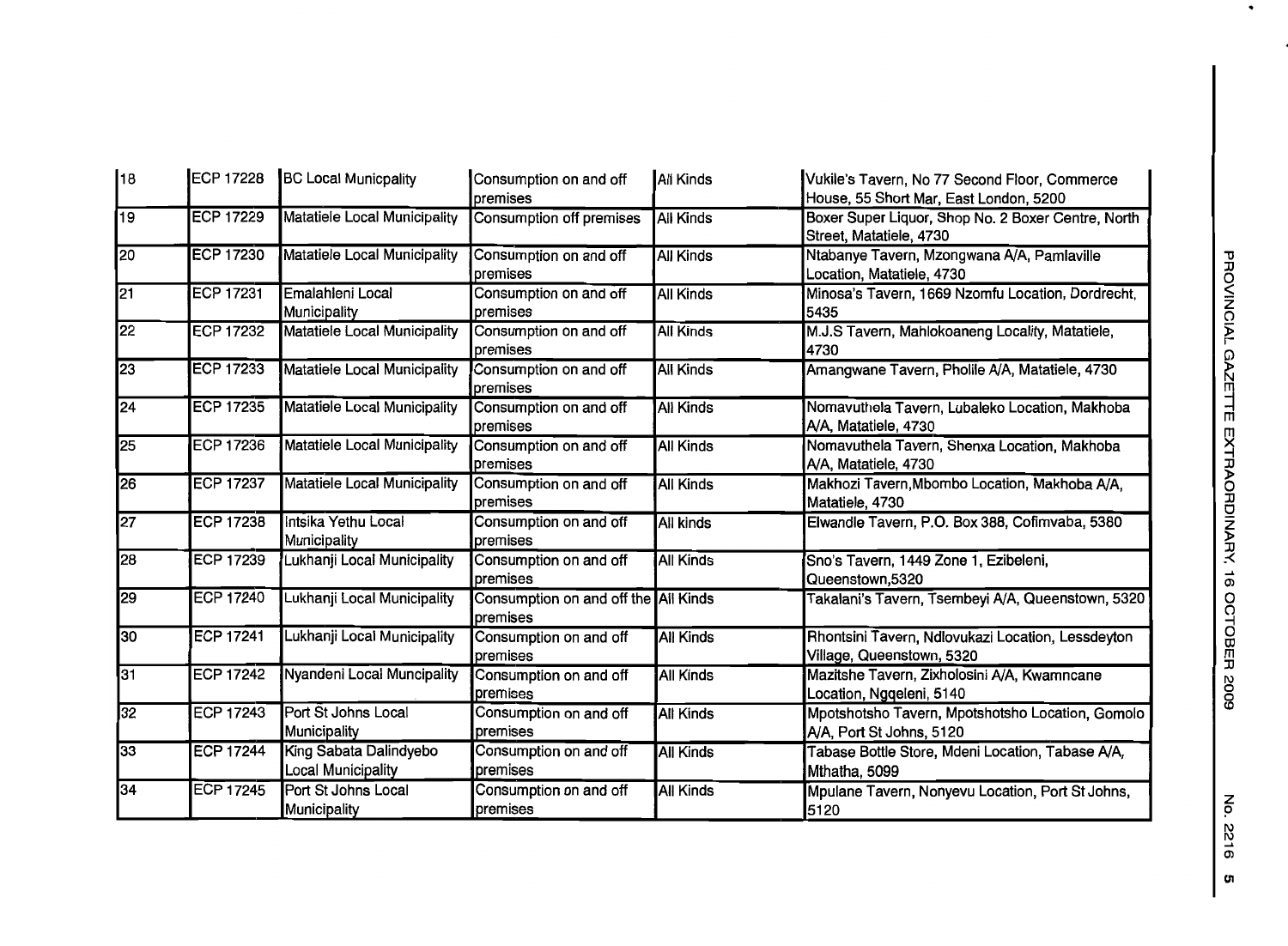$\mathcal{L}_{\mathcal{A}}$ 

| 35  | <b>IECP 17246</b> | <b>Buffalo City Local</b><br>Municipality    | Consumption on premises                     | All Kinds        | Cape Town Fish Market, Shop G53 Hemmingways<br>Mall, Cnr Western Services Avenue & Two Rivers<br>Road, East London, 5201 |
|-----|-------------------|----------------------------------------------|---------------------------------------------|------------------|--------------------------------------------------------------------------------------------------------------------------|
| 136 | <b>ECP 17247</b>  | Nelson Mandela<br>Metropolitan Municipality  | Consumption on and off<br><b>I</b> premises | All Kinds        | Mamsie's Tavern, S17277 Phumalni Street,<br>Veeplaas, Port Elizabeth, 6201                                               |
| 37  | ECP 17249         | Lukhanji Local Municipality                  | Consumption on and off<br>premises          | <b>All Kinds</b> | Msando's Tavern, 576 Mathithi Street, Zone 1,<br>Ezibeleni, Queenstown, 5320                                             |
| 38  | ECP 17251         | Kouga Local Municipality                     | Consumption on and off<br>premises          | <b>All Kinds</b> | Beach Break Villas, 68 Da Gamma Road, Cape St<br>Francis, Jeffreys Bay, 6330                                             |
| 39  | ECP17234          | Blue Crane Route Local<br>Municipality       | Consumption on and off<br><b>I</b> premises | All kinds        | Rollerpark's Tavern, 5717 New Town, Somerset East, 5850                                                                  |
| 140 | <b>ECP17248</b>   | King Sabata Dalindyebo<br>Local Municipality | Consumption on and off<br>premises          | All Kinds        | Ta-Build's Tavern, Luthubeni Location, Mqanduli,<br>15080                                                                |

 $\mathcal{A}^{\mathcal{A}}$